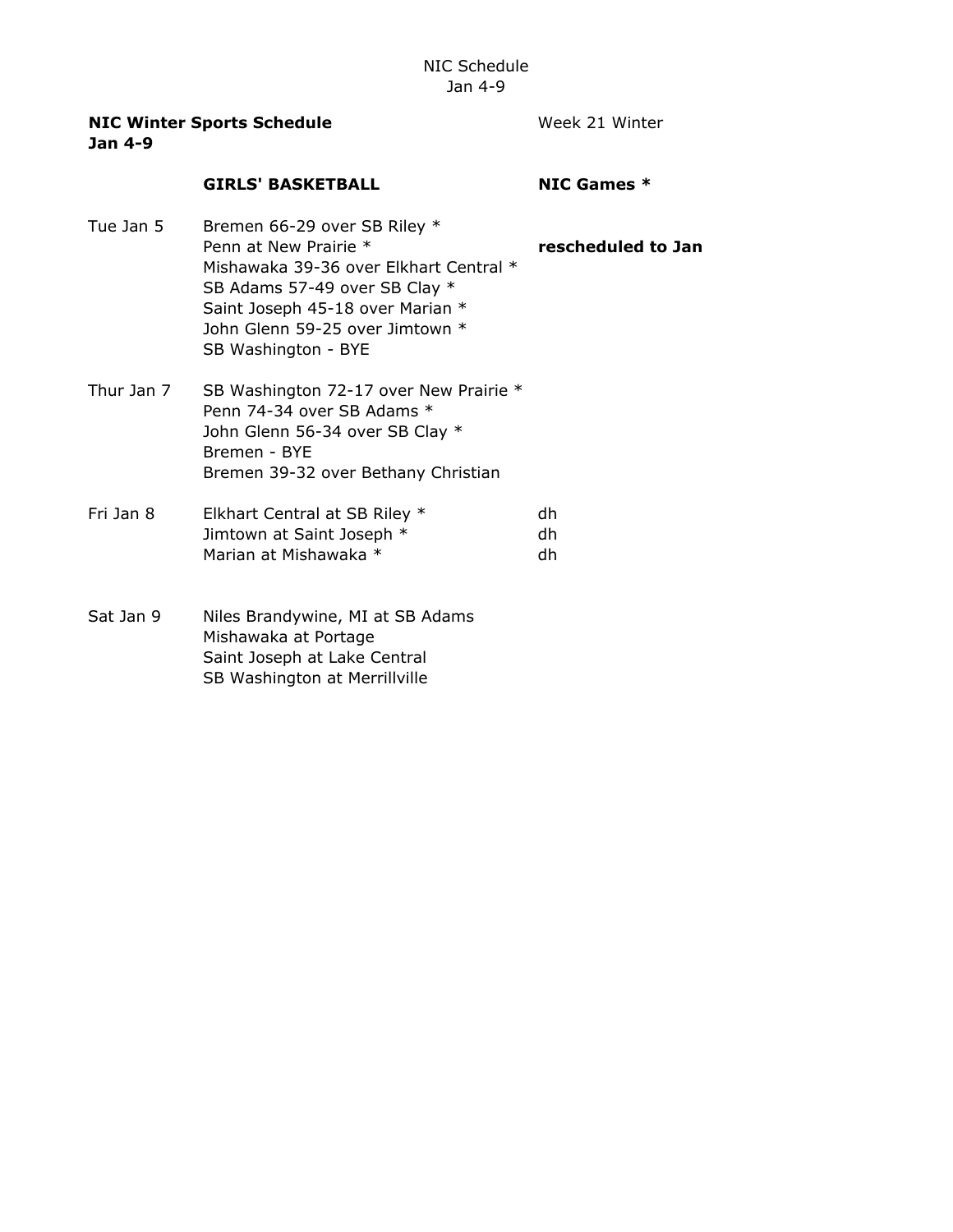## GIRLS' SWIMMING

- NIC Meets \* Tue Jan 5 New Prairie 139-47 over Mishawaka \* SB Riley 148-30 over SB Washington \* SB Adams 125-54 over SB Clay \* Elkhart Central 135-51 over Marian \* Penn 127-58 over Saint Joseph \* Bremen - BYE
- Thur Jan 7 Saint Joseph 138-42 over Bremen \* from Nov 19 Penn 140-29 over SB Clay \* from Nov 19 New Prairie 99-86 over SB Adams \* from Dec 10 Mishawaka at Goshen Northridge 118-68 Elkhart Central

Sat Jan 9

## BOYS' SWIMMING

NIC Meets \*

- Tue Jan 5 New Prairie 128-57 over Mishawaka \* SB Riley 150-19 over SB Washington \* SB Adams 121-54 over SB Clay \* Elkhart Central 133-48 over Marian\* Penn 125-53 over Saint Joseph \* Bremen - BYE
- Thur Jan 7 Saint Joseph 95-87 over Bremen \* from Jan 21 Penn 146-29 over SB Clay\* from Jan 21 SB Adams 103-79 over New Prairie \* from Dec 10 Mishawaka at Goshen Northridge 115-68 Elkhart Central
- Sat Jan 9

## WRESTLING

- Thur Jan 7 SB Riley 51-13 over SB Adams Penn 63-9 over Elkhart Central Mishawaka 37-26 over SB Clay Bremen 66-15 over Caston John Glenn 48-29 over SB Washington New Prairie 42-39 over Saint Joseph Jimtown - BYE
- Fri Jan 8 Oak Park River Forest at Penn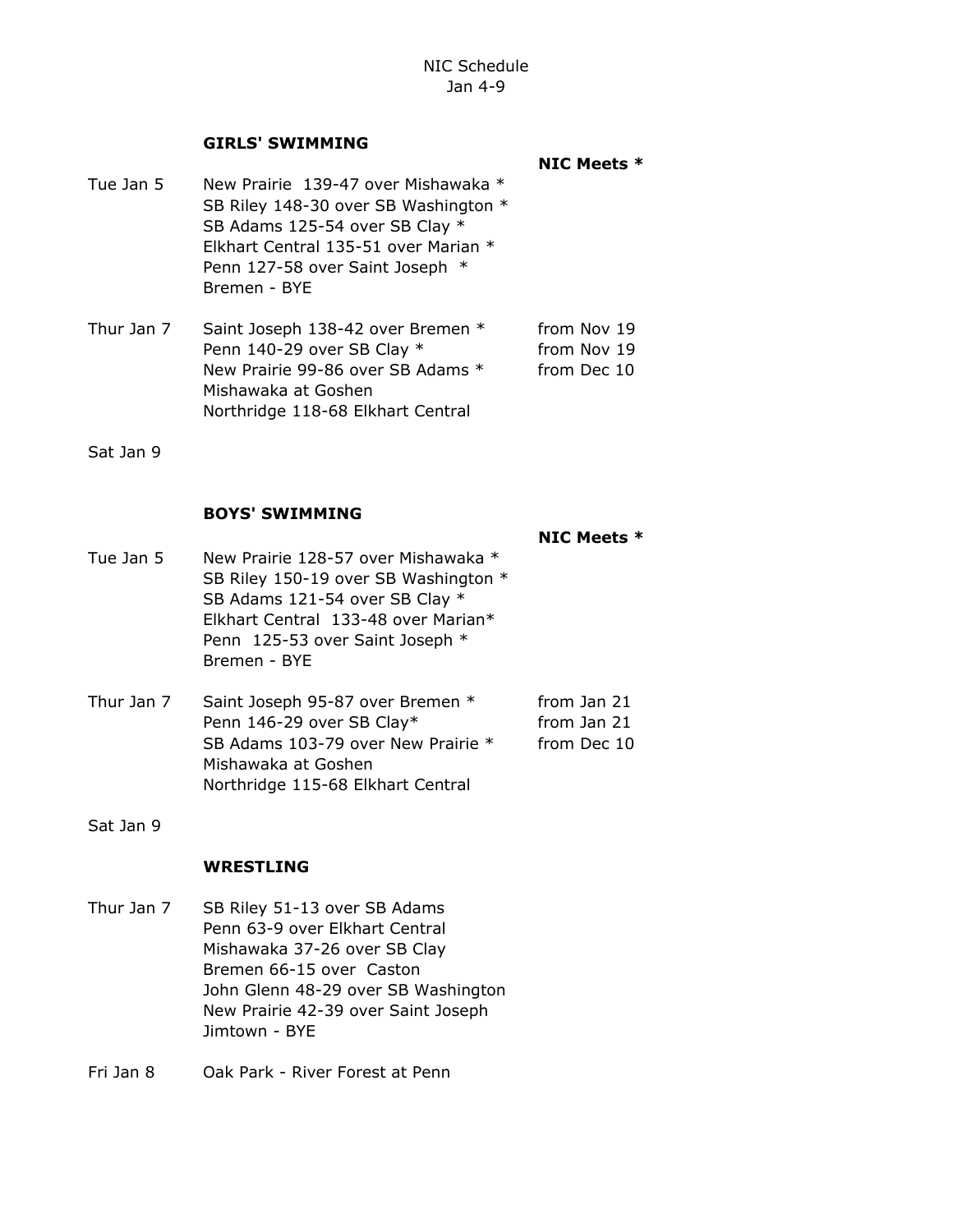Sat Jan 9 Marian at New Prairie Super Dual Mishawaka at Belmont Super Dual

## BOYS' BASKETBALL

Bremen - BYE

\* NIC Games

- Tue Jan 5 John Glenn 43-35 over Jimtown \* SB Riley 77-47 over Bremen \* Penn 75-55 over New Prairie \* Elkhart Central 64-43 over Mishawaka \* SB Adams 74-73 over SB Clay  $*$ Marian 66-54 over Saint Joseph \* SB Washington - BYE Fri Jan 8 New Prairie at SB Washington \* Elkhart Central at SB Riley \* DH Penn at SB Adams \* Marian at Mishawaka \* The DH SB Clay at John Glenn \* Jimtown at Saint Joseph \* The DH
- Sat Jan 9 Bethany Christian at Bremen Goshen at Marian Jimtown vs Barr-Reeve at Knightstown Gym Niles, MI at Mishawaka Penn at Michigan City SB Adams at Elkhart Memorial